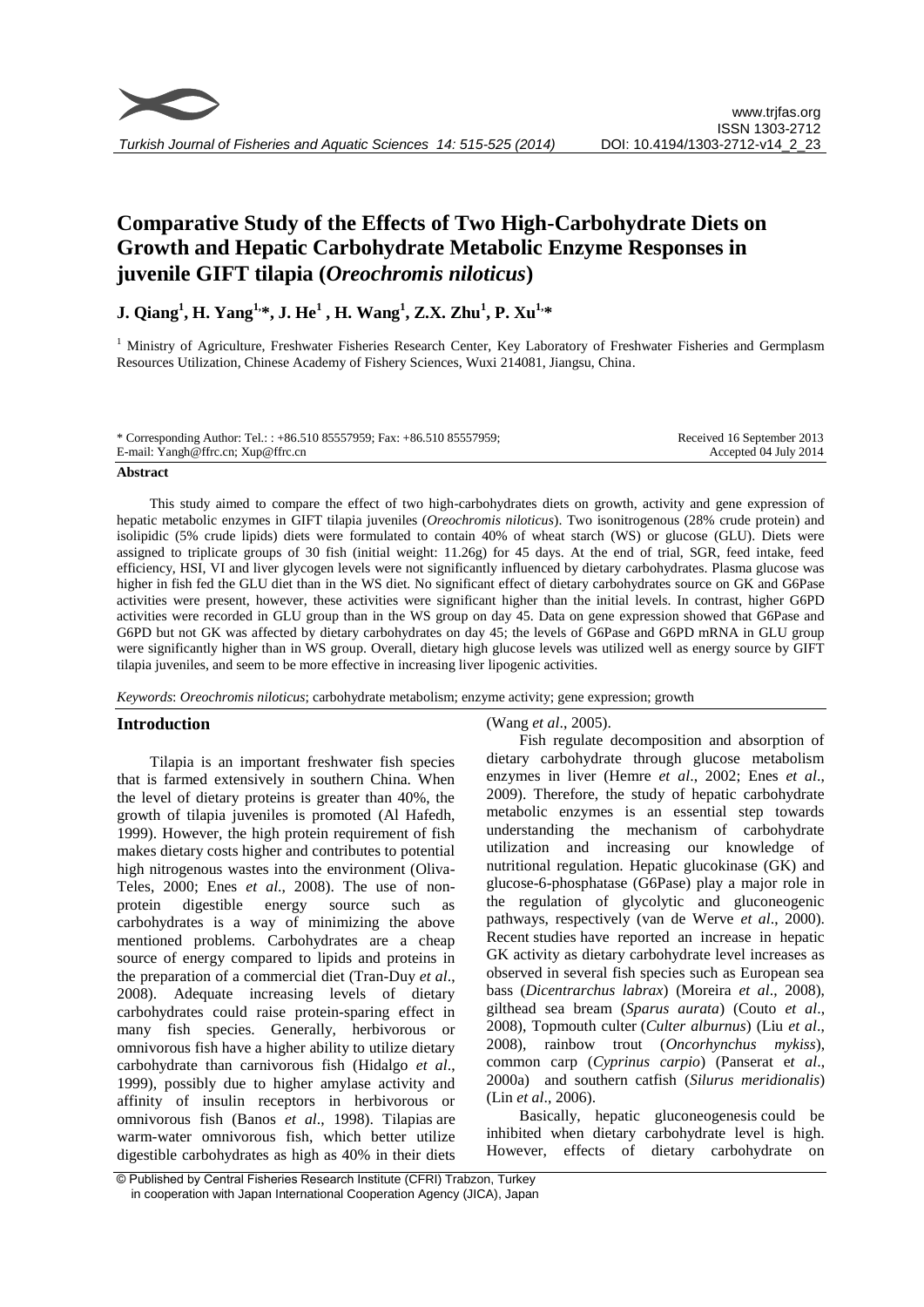regulation of G6Pase in fish have some ambiguity. Furuichi and Yone (1982) reported that different dietary carbohydrate source (starch, glucose and dextrin) had obvious inhibitive effects on G6Pase activity of common carp (*Cyprinus carpio*). Panserat *et al*. (2002) reported that lower activities and gene expression of hepatic G6Pase in gilthead sea bream fed a diet with 20% digestible carbohydrates comparatively to fish fed a carbohydrate-free diet. Whereas Enes *et al*. (2008a) found, nonsignificant changes in G6Pase activities between fish fed glucose diet and control group. Panserat *et al*. (2000b; 2001) also reported no difference in activities and gene expression of hepatic G6Pase in rainbow trout (*Oncorhynchus mykiss*) fed different dietary carbohydrate levels. Glucose-6-phosphate dehydrogenase (G6PD) is a key carbohydrate metabolic enzyme of the lipogenesis pathway (Towle *et al*., 1997). Increased dietary starch levels could increase hepatic G6PD activities in European sea bass juveniles at  $18 \text{ °C}$ , however, the G6PD activities had an opposite change trend at 25 °C (Moreira *et al.*, 2008). Hepatic G6PD activity in gilthead sea head was higher in fish fed glucose diet than that fed the waxy maize starch (Enes *et al*., 2008b; 2010).

To our knowledge, however, there is little information on the effect of high-carbohydrate diets on activities and gene expression of hepatic GK, G6Pase and G6PD of tilapia. G6Pase activities in hybrid tilapia (*Oreochromis niloticus* × *O.aureus*) were not affected by the different dietary carbohydrate source; however, G6PD activities were higher in the fish fed the starch diet than in those fed the glucose diet (Lin and Shiau, 1995). The previous studies took hybrid tilapia as main object. However, currently in China, the increased culture of GIFT (Genetically Improved Farmed Tilapia) strain Nile tilapia is mainly due to its many advantages such as rapid growth rate, high fillet yield, and good disease resistance capability (Qiang *et al*., 2012). This study takes GIFT tilapia as subject that has great research value and practical significance. The purpose of this study is to elucidate the possible adaptation of hepatic enzymes in juvenile GIFT tilapia, fed two carbohydrate sources, wheat starch and glucose for several weeks. We collected samples on day 0, 27 and 45, and examined the change in regularity of the hepatic GK, G6Pase and G6PD activities. Meanwhile, GK, G6Pase and G6PD genes have been cloned in tilapia, we want to investigate whether gene expression can be modulated by these nutritional statuses.

# **Materials and Methods**

#### Source of experimental fish

Healthy Nile tilapia juveniles of the  $16<sup>th</sup>$ generation of the GIFT strain were obtained from Yixing, one of the bases of Freshwater Fisheries Research Center of the Chinese Academy of Fishery Sciences. Prior to the experiment, the fish were acclimatized for 10 days in indoor concrete tanks at a water temperature  $28\pm0.3$  °C, under natural photoperiod and with continuous aeration. During acclimatization, the fish were conditioned to accept submerged food (32% crude protein, 8% crude lipid and 16% wheat starch).

## **Experimental Diets**

Two isonitrogenous (28 % crude protein) and isolipidic (5.0% crude lipids) diets were formulated to contain 40% of either wheat starch (WS diet) or glucose (GLU diet). All dietary ingredients were finely ground, thoroughly mixed and dry-pelleted in a fish-meal laboratory mill using 3-mm diameter dice. Ingredients and proximate composition of the experimental diets are presented in Table 1.

# **Experimental Procedure**

The trial was performed in water recirculation systems, thermoregulated to  $28\pm0.3$  °C. A total of 12 plastic tanks (800L each) were used in the experiment, 700L volume of tap water that had been aerated for consecutive 3 days were added into each of the 12 plastic tanks. After 1 weeks of adaptation to the experimental conditions, groups of 30 fish with an initial mean body weight of  $11.26g$  ( $\pm 0.05g$ ) were randomly distributed to each tank. Results of MANOVA showed that there was no significant difference between various experimental groups and between all replicates (P>0.05). Continuous aeration was ensured during the course of entire experiment. Feces at the bottom of plastic tanks were siphoned off on a daily basis. In all tanks, water was constantly replaced by continuous flow at the rate of  $2 L min<sup>-1</sup>$  to provide oxygen and remove excess nitrogenous wastes. In addition, 1/3 of the water volume was replaced every 3 days, with a temperature difference of less than 0.3 °C. During the experiment water temperature and pH were monitored daily, and dissolved oxygen, ammonia-N and nitrite were measured weekly. Dissolved oxygen never fell below 6 mg  $L^{-1}$ , and pH ranged from 7.4 to 7.8. Ammonia-N and nitrite were both maintained at concentrations lower than  $0.01$  mg  $L^{-1}$ , and photoperiod was controlled at a 12-h light/dark cycle.

# **Experiment One: Effect of Two High Carbohydrate-Enriched Diets on Growth in Juveniles**

6 plastic tanks were used in experiment one. Each diet was assigned to triplicate groups of animal. Fish were offered experimental diets presented in Table 1. Fish in all tanks were fed by hand three times daily (7:00 h, 11:30 h and 16:00 h). The fish were fed 6% of their body weight per day. The feeding amount was increased every other week, and the amount was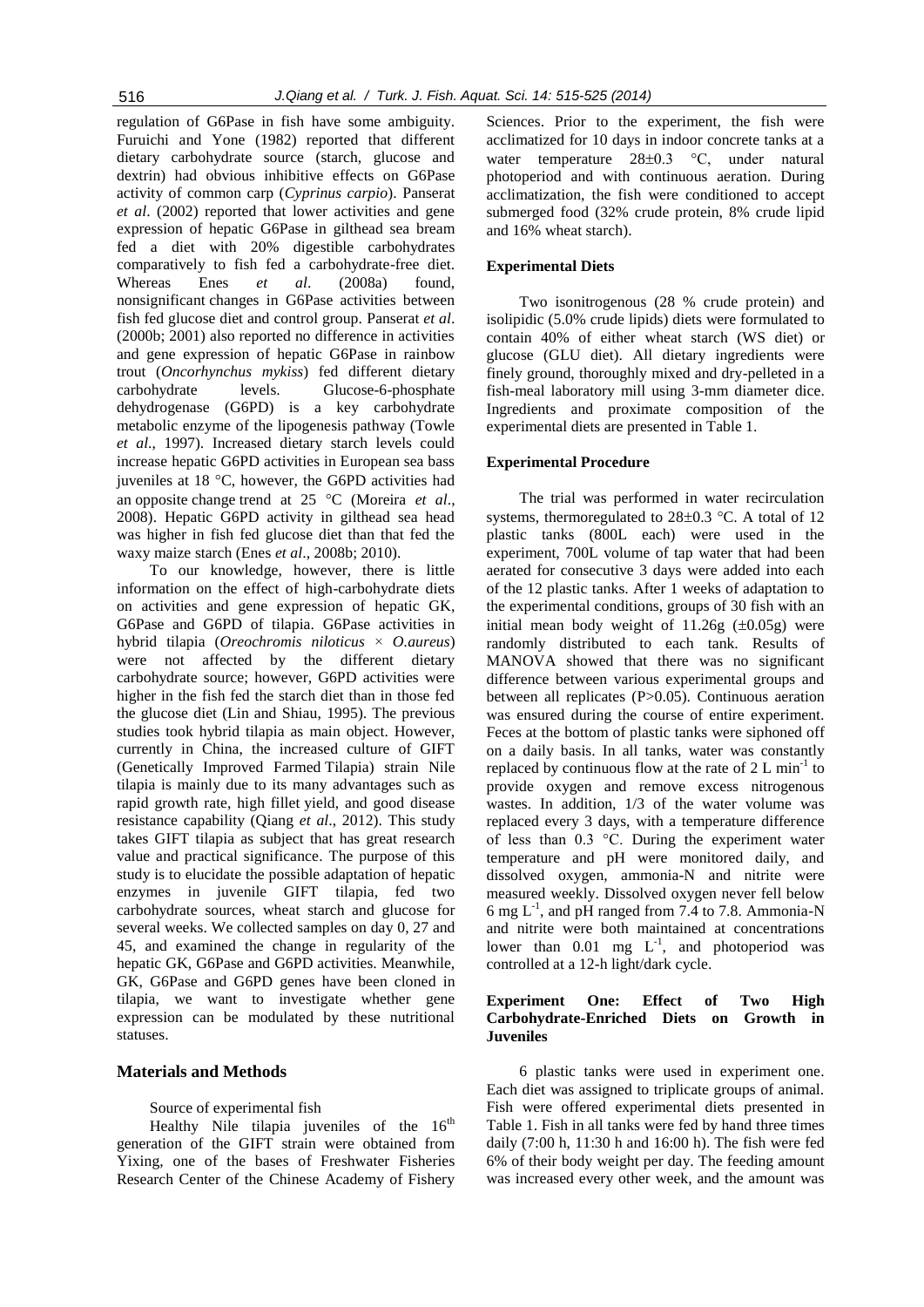| <b>Table 1.</b> Composition and proximate analyses of the experimental diets |  |  |  |
|------------------------------------------------------------------------------|--|--|--|
|                                                                              |  |  |  |

| Diets                              | <b>WS</b>                | <b>GLU</b>               |
|------------------------------------|--------------------------|--------------------------|
| Ingredients                        |                          |                          |
| Fish meal                          | 25.00                    | 25.00                    |
| Wheat starch                       | 40.00                    |                          |
|                                    |                          | $\overline{\phantom{a}}$ |
| D-Glucose                          | $\overline{\phantom{a}}$ | 40.00                    |
| Fish oil + soybean oil $(1:1)$     | 3.00                     | 3.00                     |
| Soybean meal                       | 27.80                    | 27.80                    |
| Vitamin premix <sup>1</sup>        | 1.00                     | 1.00                     |
| Mineral premix <sup>2</sup>        | 1.00                     | 1.00                     |
| Choline chloride                   | 0.50                     | 0.50                     |
| Vitamin C phosphate ester          | 0.20                     | 0.20                     |
| $Ca(H_2PO_4)_2$                    | 1.50                     | 1.50                     |
| Proximate composition (%)          |                          |                          |
| Dry matter                         | 90.87                    | 90.56                    |
| Crude protein                      | 28.23                    | 28.14                    |
| Crude lipid                        | 5.11                     | 5.14                     |
| Ash                                | 6.21                     | 6.29                     |
| Gross energy $(kJ/g \text{ diet})$ | 20.12                    | 20.79                    |

Note :1) Vitamin premix (mg/kg dry diet) :V<sub>A</sub> 10, V<sub>D</sub> 0.05 ,V<sub>E</sub> 400, V<sub>K</sub> 40, V<sub>B1</sub> 50, V<sub>B2</sub> 200 ,V<sub>B3</sub> 500, V<sub>B6</sub> 50, V<sub>B7</sub> 5, V<sub>B11</sub> 15,  $V_{B12}$  011, V<sub>C</sub>1000, inositol 2000, choline 5000; 2) Mineral premix (mg/kg dry diet): FeSO<sub>4</sub>·7H<sub>2</sub>O 372, CuSO<sub>4</sub>·5H<sub>2</sub>O 25, ZnSO<sub>4</sub>·7H<sub>2</sub>O 120, MnSO<sub>4</sub>·H<sub>2</sub>O 5, MgSO<sub>4</sub> 2475, NaCl 1875, KH<sub>2</sub>PO<sub>4</sub> 1000, Ca (H<sub>2</sub> PO<sub>4</sub>)<sub>2</sub> 2500.

adjusted according to body weight measurement every 2 weeks. The experiment was conducted for 45days. The fish were fasted for 24 h prior to sampling. Then, fish were bulk weighed and 5 fish from each tank were sampled for determination of hepatosomatic and visceral indices.

# **Experiment Two: Effect of Two High Carbohydrate-Enriched Diets on Activities of Hepatic Metabolic Enzymes and Gene Expression**

Another 6 plastic tanks were used in experiment two. Feeding and rearing management were same as experiment one. Three fish samples from each tank were collected 6 h after the morning meal on days 0, 27 and 45 during the experiment. The livers samples of 3 fish from each tank were removed, frozen and stored at -80 $\degree$ C until analysis of enzymatic activities and RNA. To avoid changes of measurement index induced by stress, fish samples were killed with an overdose of tricaine methanesulfonate (2%; MS-222) within 1 min after being captured. One part of the liver sample was used for the determination of enzymes and liver glycogen. The rest was later used for measurement of GK, G6Pase and G6PD gene expression. In addition, the bloods from another 3 fish per tank were sampled on days 0, 27 and 45 during the experiment. Blood was collected from the caudal vein with a heparinised syringe, immediately centrifuged and the plasma frozen at -20 °C until analysis.

#### **Analytical Methods**

#### **Proximate Analysis**

Diets were analyzed for proximate composition

according to the procedures of Association of Official Analytical Chemists (AOAC, 2000). Moisture was analyzed by drying at 105  $\degree$ C for 24 h. Crude protein (n\*6.25) was analyzed by the Kjeldahl method after acid digestion using an Auto Kjeldahl System (1030- Auto-analyzer, Tecator, Hõganãs, Sweden). Crude lipid was determined by the ether extraction method using a Soxtec System HT (Soxtec System HT6, Tecator, Sweden). Ash was determined by combusting dry samples in a muffle furnace (Thermolyne Corporation, Dubuque, Iowa, USA) at 550 °C for 6 h. Gross energy was obtained by means of an adiabatic bomb calorimeter (model WHR-15; Changsha, China, calibrated with benzoic acid).

### **Hepatic GK, G6Pase and G6PD Activity**

The activities of glucokinase (GK, EC 2.7.1.2), glucose-6-phosphatase (G6Pase, EC3.1.3.9) and glucose-6-phosphate dehydrogenase (G6PD, EC 1.1.1.49) were analyzed by the method of Tranulis *et al*. (1996), Panserat *et al*. (2001) and Bautista *et al*. (1988) respectively. Hepatic glycogen contents were determined as described by Plummer (1987). The test kits used were bought from ShangHai Lengton Bioscience Co., LTD (ShangHai, China). The levels of plasma glucose were measured in the automatic biochemical analyzer Roche Cobas C311 (Roche Cobas, Swiss) using kits purchased from ShangHai Lengton Bioscience Co., LTD (ShangHai, China).

#### **Real-Time Quantitative PCR**

Gene expression levels were determined by realtime quantitative RT-PCR. Primers for RT-PCR were designed with reference to the known sequences of tilapia as follows Table 1. All primers were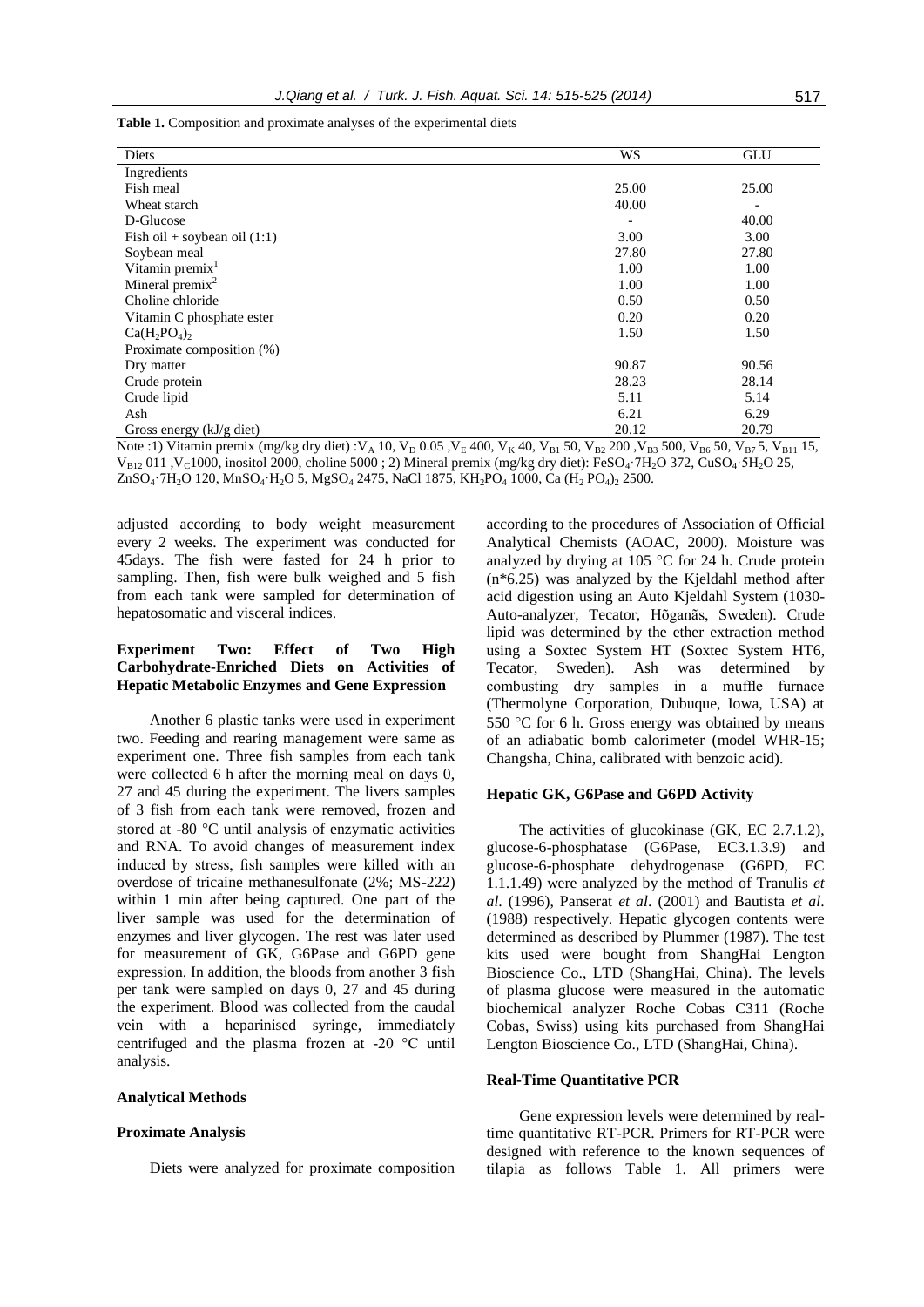synthesized by ShangHai Genecore, BioScience & Technology Company (ShangHai, China). The PCR products were 100~110 bp long.

We extracted total RNA from the liver using Trizol reagent (Dalian Takara Co. Ltd., China). RNA samples were treated with DEPC water (Dalian Takara Co. Limited, China). We generated cDNA from 350 ng RNA using PrimeScript RT reagent Kit Perfect Real Time kit (Dalian Takara Co. Ltd., China). PCR amplification was conducted using an ABI 7900HT Fast Real-Time PCR System (ABI, USA) and SYBR Green PCR Master Mix (ABI), according to the manufacturer's instructions. RT-PCR was performed as follows: denaturizing at 95 °C for 5 min; 40 cycles of denaturizing at 95 °C for 15s, annealing at 60 °C for 60s. We calculated the relative quantification of the target gene transcript GK, G6Pase and G6PD with a chosen reference gene transcript ( $\beta$ -actin) using the  $2^{-\Delta\Delta C}$ T method. This mathematical algorithm computes an expression ratio based on real-time PCR efficiency and the crossing point deviation of the sample versus a control. We measured the PCR efficiency by constructing a standard curve using a serial dilution of cDNA. A no template control (NTC) and no reverse transcriptase control (NRT) were used to control for template and genomic contamination, respectively. Values of GK, G6Pase and G6PD mRNA were then expressed relative to fish fed with WS diet on day 0 (assigned an arbitrary value of 1) (Table 2).

| <b>Table 2. Primer sequences</b> |  |  |  |  |  |
|----------------------------------|--|--|--|--|--|
|----------------------------------|--|--|--|--|--|

#### **Statistical Analysis**

Significant differences among means were determined by Tukey's multiple comparison test or paired-samples *t*-tests. All statistical analyses were computed using SPSS 17.0. Values are mean  $\pm$ standard error.

## **Results**

#### **Growth of Gift Tilapia**

Final body weight were slightly higher in fish fed the WS diet, but no significant differences in specific growth rate, feed intake, feed efficiency and protein efficiency ratio were observed between groups at the end of the trial (Table 3).

Hepatosomatic and visceral indexes, contents of hepatic glycogen and plasma glucose

HSI and VI were not influenced by dietary carbohydrate sources (Tab 3). Plasma glucose levels were however higher in fish fed the GLU diet than the WS diet on days 27 and 45(Figure 1); the levels of two groups on day 45 were significantly lower than those on day  $27(P<0.05)$ . The contents of liver glycogen first increased with increased rearing time and then decreased for 45 days (Figure 2). The contents of liver glycogen were higher in fish fed the GLU diet than the WS diet, and were not significantly

| Target mRNA    | Sequence                           | NCBI Genbank Accession No |  |
|----------------|------------------------------------|---------------------------|--|
| GK             | F: 5'- GCAGCGAGGAAGCCATGAAGA -3'   | XM 003451020              |  |
|                | R: 5'- GAGGTCCCTGACGAC TTTGTGG -3' |                           |  |
| G6Pase         | F: 5'-AGCGCGAGCCTGAAGAAGTACT-3'    | XM 003448671              |  |
|                | R: 5'-ATGGTCCACAGCAGGTCCACAT-3'    |                           |  |
| G6PD           | F: 5'-ACAGGAACTGTCAGCCCACCTT-3'    | XM 003448158              |  |
|                | R: 5'-AGCACCATGAGGTTCTGGACCA-3'    |                           |  |
| $\beta$ -actin | F: 5'-CCACACAGTGCCCATCTACGA-3'     | EU887951.1                |  |
|                | R: 5'-CCACGCTCTGTCAGGATCTTCA-3'    |                           |  |

**Table 3.** Growth, hepatosomatic and visceral indexes and plasma glucose of juvenile GIFT tilapia fed two high -carbohydrate enriched diets for 45 days

| Diets                                  | WS               | GLU              |
|----------------------------------------|------------------|------------------|
| Initial body weight $(IBW)(g)$         | $11.28 \pm 0.04$ | $11.22 \pm 0.06$ |
| Final body weight $(FBW)(g)$           | $57.12 \pm 1.52$ | $55.20 \pm 1.43$ |
| Specific growth rate $(\frac{6}{d})^1$ | $3.61 \pm 0.07$  | $3.54 \pm 0.04$  |
| Feed intake $(g/fish)$                 | $73.11 \pm 1.64$ | 72.48±1.92       |
| Feed efficiency <sup>2</sup>           | $0.69 \pm 0.05$  | $0.67 \pm 0.04$  |
| Protein efficiency ratio <sup>3</sup>  | $2.22 \pm 0.14$  | $2.16\pm0.13$    |
| HSI <sup>4</sup>                       | $2.62 \pm 0.70$  | $2.63 \pm 0.58$  |
| $VI^5$                                 | $10.00 \pm 1.44$ | $10.12 \pm 1.17$ |

Note: Means in the same column which have different letters on the top right have significant difference (P<0.05)

<sup>2</sup>Feed efficiency: wet weight gain/dry feed intake.

<sup>3</sup> Protein efficiency ratio: wet weight gain/crude protein intake.

<sup>4</sup> HSI Hepatosomatic index: (liver weight/body weight) ×100.

<sup>5</sup> VI Visceral index: (visceral weight/body weight)  $\times$ 100.

Specific growth rate: ((In (FBW)-(In (IBW))/ (time in days))  $\times$ 100.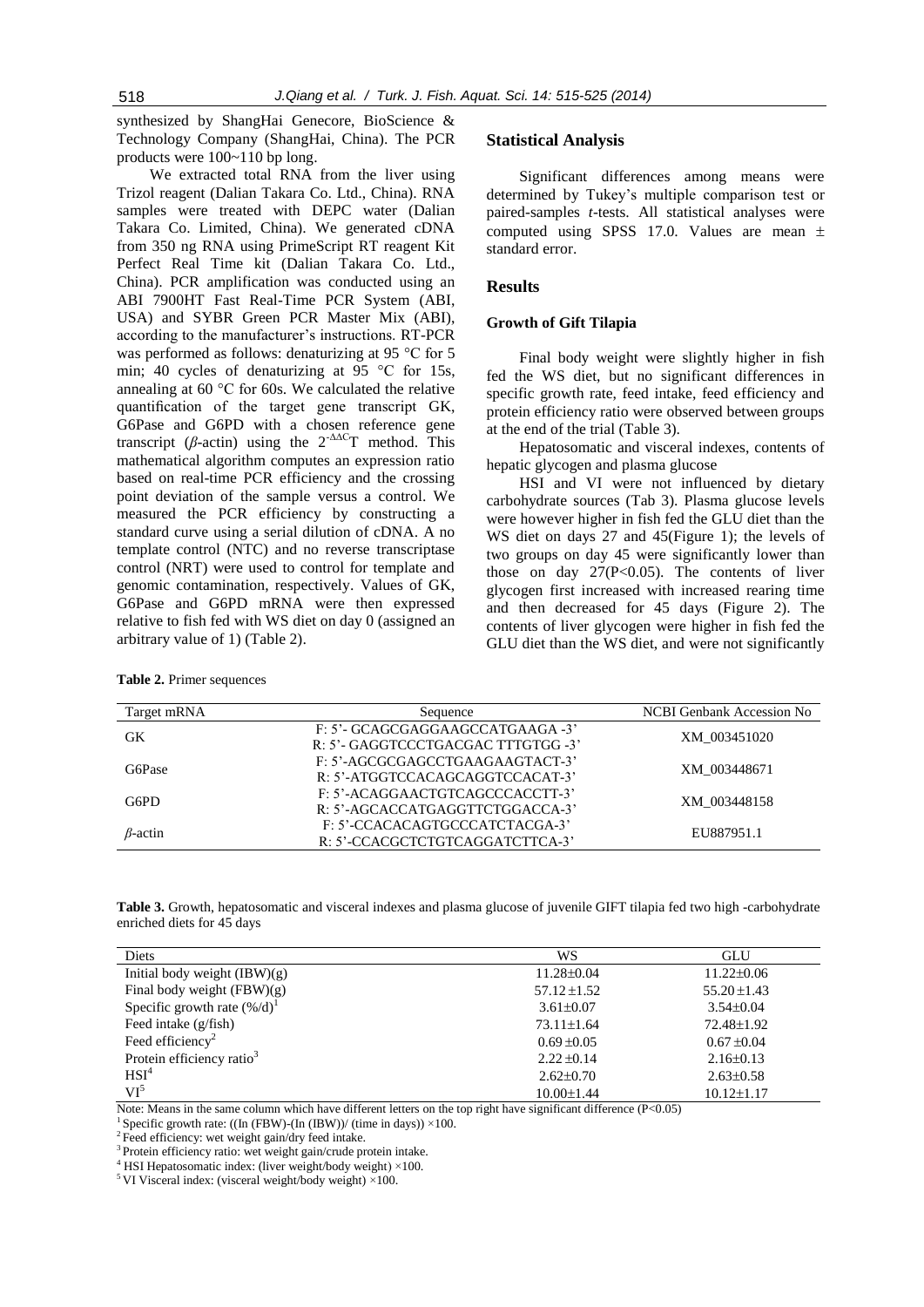

**Figure 1**. Plasma glucose level of juvenile GIFT tilapia fed two high-carbohydrate diets during 45 days (n=9). Note: Values are mean  $\pm$  standard error. Diverse little letters above histogram bars show significant differences (P<0.05) between fish fed two high-carbohydrate diets (paired t-test). Asterisks indicate significant differences (P<0.05) from the initial value on Day 0 (Tukey's multiple comparison test). The same as below.



**Figure 2.** Liver glycogen level of juvenile GIFT tilapia fed two high-carbohydrate diets during 45 days (n=9).

influenced by dietary carbohydrate sources on day  $45(P>0.05)$ .

#### **Activities of Hepatic GK, G6Pase and G6PD**

Comparing to day 0, hepatic GK activities of GLU and WS groups showed significant higher on day 45(Figure 3), whereas GK activities were not influenced between two groups on day 45. The GK activities were significantly higher in two groups on day 27 than on days 0 and  $45(P<0.05)$ . Hepatic G6Pase activity in two groups tended to increase for 45days (Figure 4), and G6Pase activity of WS group showed distinctly higher levels on days 27 and 45 than the initial level  $(P<0.05)$ . G6Pase activity was slightly higher in fish fed the GLU diet than those fed the WS diet but it was not significantly affected by dietary carbohydrate sources (P>0.05) on day 45. In contrast, higher G6PD activities were recorded in fish fed the GLU diet than in fish fed the WS diet on day 45(P<0.05) (Figure 5). However, G6PD activities were not different between two groups on day 27, which were also higher than the initial levels.

#### **Levels of hepatic GK, G6Pase and G6PD mRNA**

Comparing to day 0, the hepatic GK mRNA levels of GLU and WS groups tended to increase first, reaching peak level on day 27; then two treated groups showed lower levels afterward (Figure 6). The GK mRNA level in fish fed the GLU diet was significantly higher than those fed the WS diet on day 27(P<0.05). However, the GK mRNA levels were not different between two groups on day  $45(P>0.05)$ . The levels of hepatic G6Pase mRNA in GLU group increased gradually for 45 days (Figure 7). The G6Pase mRNA levels were significantly higher in fish fed the WS diet on day 27 than those fed the GLU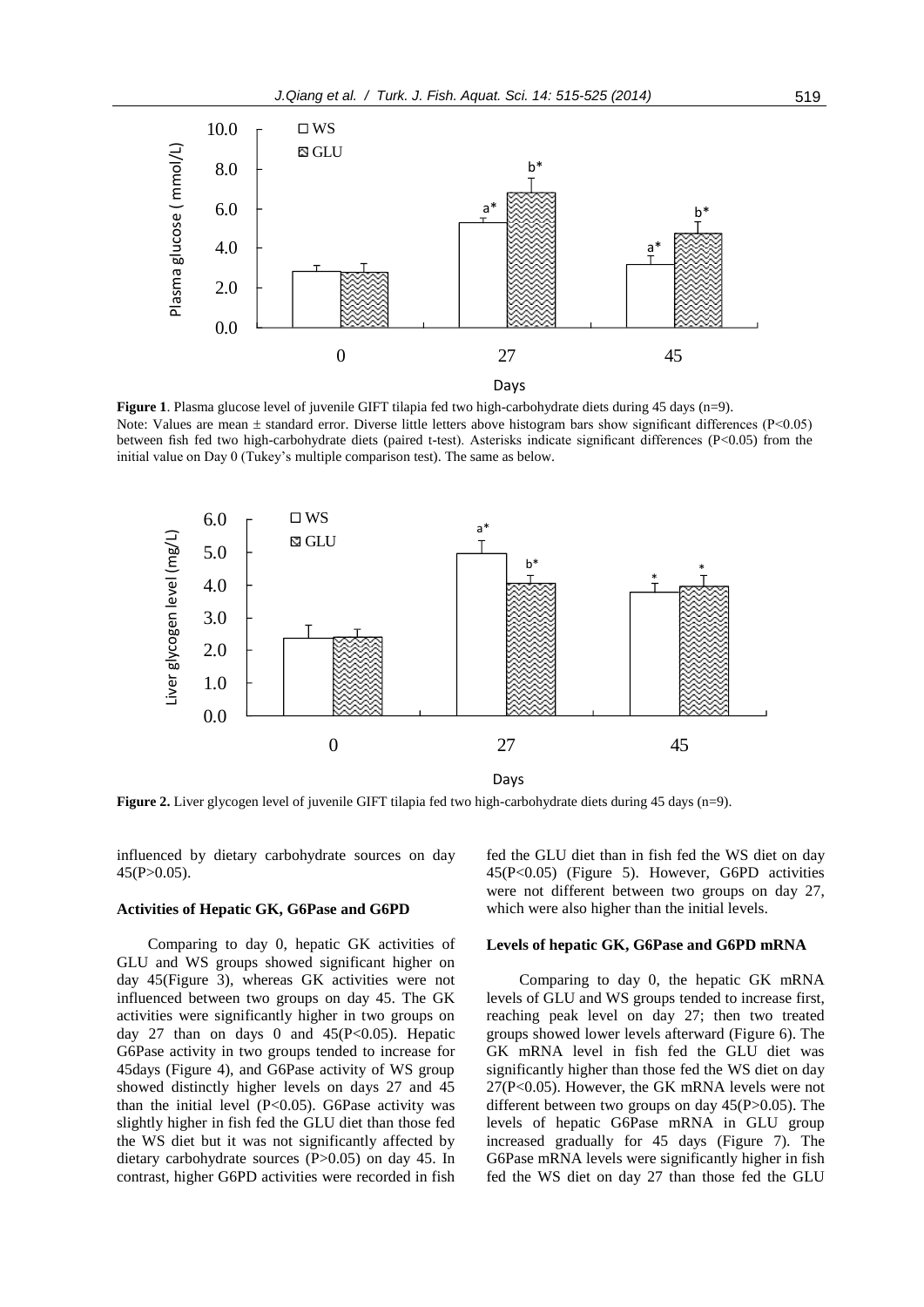

**Figure 3.** Hepatic GK activity of juvenile GIFT tilapia fed two high-carbohydrate diets during 45 days (n=9).



**Figure 4.** Hepatic G6Pase activity of juvenile GIFT tilapia fed two high -carbohydrate diets during 45 days (n=9).



**Figure 5.** Hepatic G6PD activity of juvenile GIFT tilapia fed two high-carbohydrate diets during 45 days (n=9).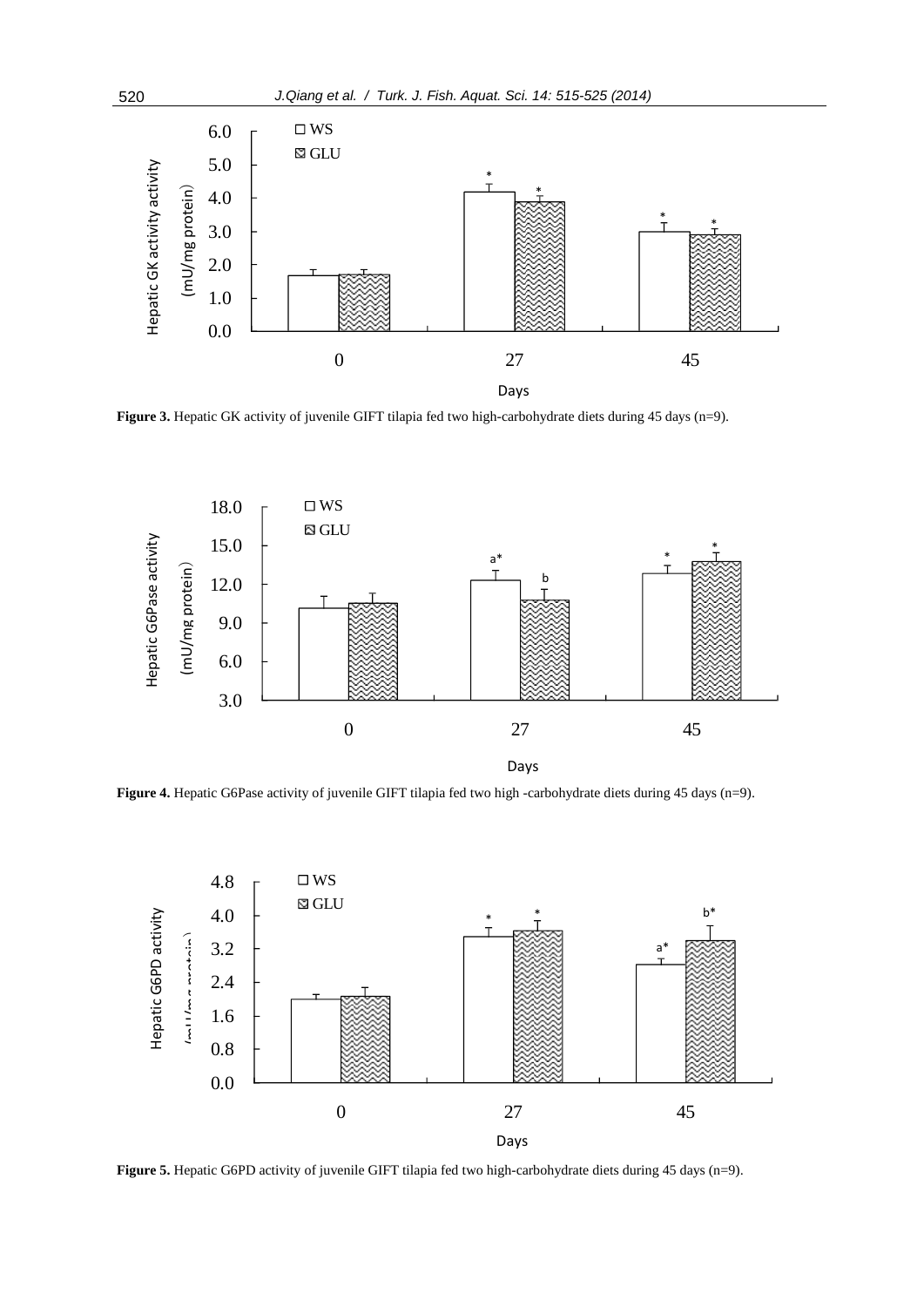diet. The hepatic G6PD mRNA levels were significantly higher in fish fed the GLU diet on day 45 than those of WS fish (P<0.05) (Figure 8). However, the levels on day 27 showed no significant



**Figure 6.** Hepatic GK mRNA level of juvenile GIFT tilapia fed two high- carbohydrate diets during 45 days (n=9)



**Figure 7.** Hepatic G6Pase mRNA level of juvenile GIFT tilapia fed two high-carbohydrate diets during 45 days (n=9)



**Figure 8.** Hepatic G6PD mRNA level of juvenile GIFT tilapia fed two high-carbohydrate diets during 45 days (n=9)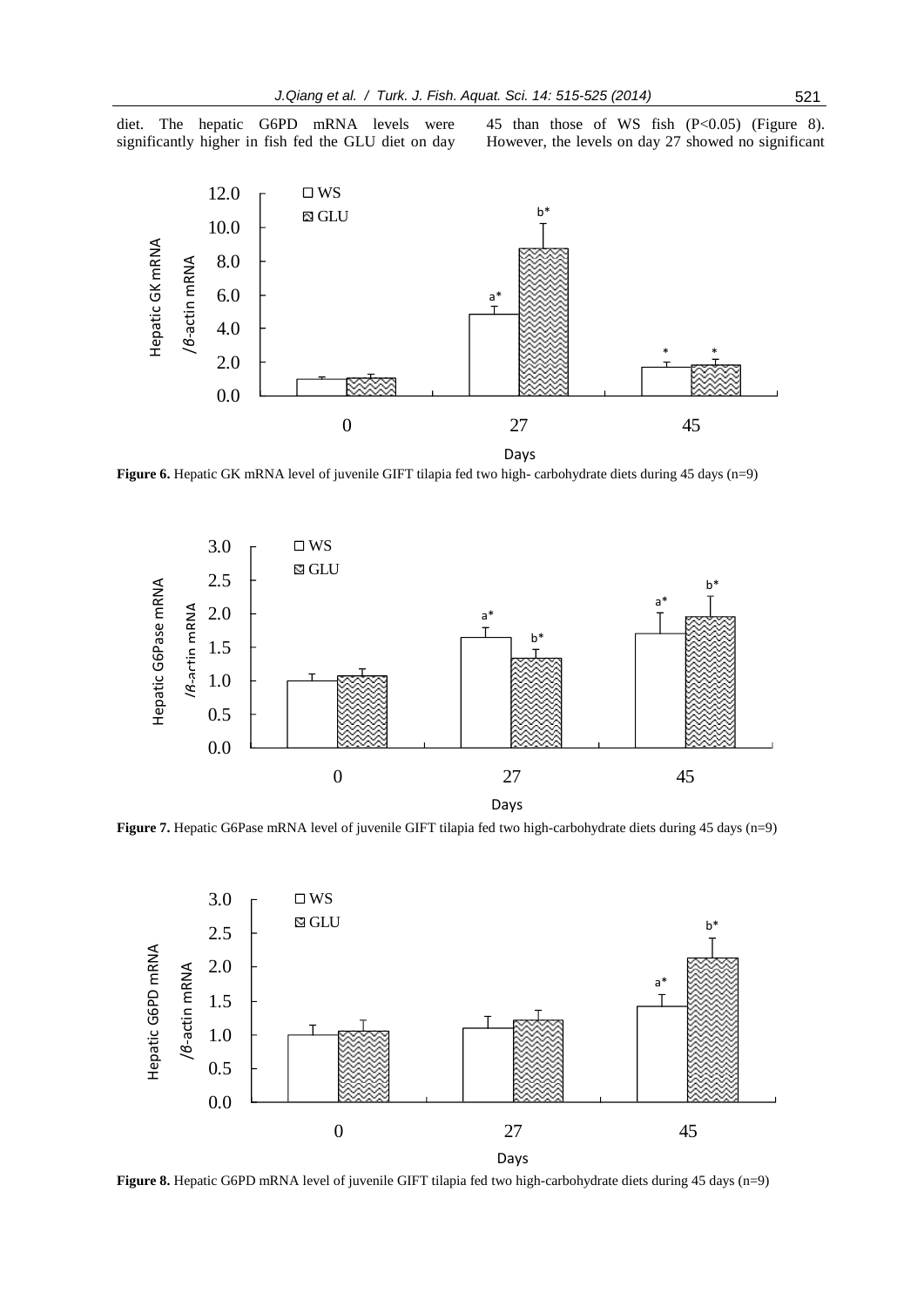difference between two groups (P>0.05).

# **Discussion**

The relatively poor growth performances of fish fed the glucose have been reported (Lin and Shiau, 1995; Fu, 2005; Cui *et al*., 2010). The main reason for this could have been the faster absorption of monosaccharide (glucose) than complex carbohydrates (starch), and excess absorbed glucose may have been cleared from circulation before cells can utilize it (Lin *et al*., 1997). On the other hand, some fish species studied have been reported to have used dietary glucose more efficiently than starch (Hung and Storebakken, 1994; Enes *et al*., 2008b). Data on our present trial showed that different dietary carbohydrate sources (WS vs. GLU) in GIFT tilapia; final body weight was slightly higher with WS diet, however, there were not obvious differences in specific growth rate between groups. The main reason for this may be the better feed intake of the fish fed the GLU diet. As omnivorous fish fed with a highglucose diet seem to have a good ability to take up excess glucose. This is different from the result of hybrid tilapia (Tung and Shiau, 1991; Hsieh and Shiau, 2000). The ability to utilize glucose or starch is affected by fish species, dietary formulation, feeding strategies, water temperature and fish size.

Plasma glucose levels were higher in GLU group than WS group at the end of the trial. This finding is consistent with data from other fish species (Enes et al. 2006) and can be attributed to the faster glucose absorption from simple sugars as opposed to the complex carbohydrates. In general, fish fed the glucose diet showed poor growth; less muscle accumulation, more fat storage and higher HSI values than those fed the other complex carbohydrate diets (Hutchins *et al*., 1998; Small and Soares, 1999; Rawles *et al*., 2008). In the present study, growth and HSI were not significantly affected by the dietary carbohydrate sources. This may be due to the better capacity of juvenile GIFT tilapia to utilize high levels of absorbed glucose. The content of liver glycogen indicates accumulation in the liver as both lipid and glycogen after being converted (Lanari *et al*., 1999). Kim and Kaushik (1992) demonstrated that live size was directly related to hepatic glycogen level. Glycogen contents in the liver were not significantly affected by the dietary carbohydrate sources in our study. The main reason for this may be not growth inhibition of the fish fed the glucose diet.

GK is a key enzyme for glucose homeostasis in fish (Caseras et al., 2000). The higher GK activities may be related to the higher glycaemia observed in fish fed the glucose diet, which may increase glucose uptake by the liver, as previously observed in rainbow trout (Caseras *et al*., 2000), and gilthead sea bream (Enes *et al*., 2008b) However, in our study, the effects of two high-carbohydrate diets in juvenile GIFT tilapia were not evident for GK activities at the end of

the trial. It is interesting to observe that GK expression (an enzymatic and molecular level) both the GLU and WS groups increased distinctly on day 27. Accordingly, hepatic glycogen content was also significantly higher than the initial level. Our results indicated a stimulatory effect on the GK expression after food intake in fish liver for a short time; however, GK expressions of the GLU and WS groups on day 45 were significantly lower than that on day 27. Thereafter, GIFT tilapias fed high-carbohydrate enriched diets possessed regulation capability of carbohydrate metabolic enzymes to some extent. GK expression was rapidly suppressed after glycemia went down to basal values (Fig 1), suggesting that GK expression is important to control glucose homeostasis in fish (Caseras *et al*., 2000).

With regard to G6Pase activity, a lack of effect of dietary carbohydrate source on G6Pase activity was previously reported in hybrid tilapia (Lin and Shiau, 1995). Similar results were obtained in GIFT tilapia of our results on day 45. Some reports were also found in other fish species. Caseras *et al*. (2002) and Enes *et al* (2008b), in gilthead sea bream (*Sparus aurata*) juvenile, reported that dietary carbohydrate sources resulted in a lack of regulation of G6Pase activity or gene expression. To our knowledge, this is the first study in GIFT tilapia fed high-carbohydrate diets reporting the effect of different sampling time on G6Pase expression. Data of the present trial showed that fish fed the WS diet has significant effect on G6Pase expression on day 27. Complex molecular carbohydrates structure such as wheat starch, unlike free glucose, are less easily absorbed in the gut lining but may promote the transcription of G6Pase gene. In addition, the fish fed higher carbohydrate level would increase routine metabolic rate (Fu and Xie, 2007). In the present study, we chose lower levels of protein and lipid in diet, and the energy of growth and metabolism in fish was provided by dietary carbohydrate. Thus, gluconeogenesis and hepatic glycogenolysis may be accelerated and G6Pase expression would be activated when sugars were insufficient in blood.

Dietary high carbohydrate level that is not used for energy may accumulate in the liver both as lipid and as fatty acid after being converted (Gumus and Ikiz, 2009). G6PD, a lipogenic related enzyme, is involved in catalyzing the NADPH production which is essential for reductive fatty acid biosynthesis. In our study, higher levels of G6PD were observed in fish fed the GLU diet than those fed the WS diet. This is similarly to what was observed in other fish species (Hung and Storebakken, 1994; Enes *et al*., 2006). However, contrary to what was observed in hybrid tilapia (Lin and Shiau, 1995). Lin and Shiau (1995) reported that G6PD activity was higher in fish fed the starch diet than those fed the glucose diet. This may be due to three causes: i) we chose wheat starch as a source of dietary carbohydrate, and not corn starch, as in Lin and Shiau (1995), which therefore inform our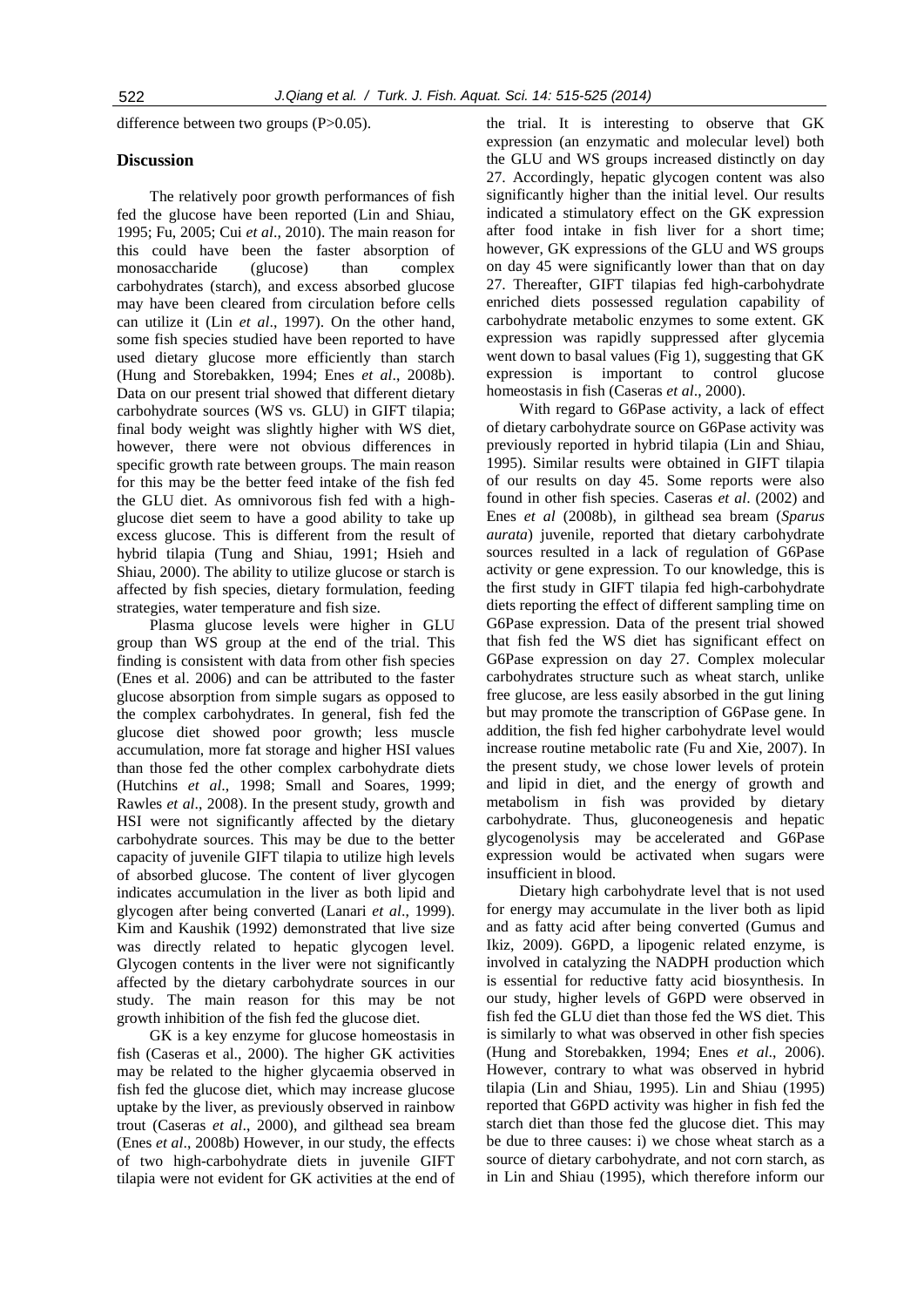result. Degani and Dosoretz (1998) reported that accumulations of fatty acids were the highest in European eels (*Anguilla anguilla*) fed with wheat starch meals, compared with those fed with corn starch meal; in addition, the higher levels of dietary protein and lipid were found on Lin and Shiau (1995) study, and higher protein level may be promoting hepatic gluconeogenesis (Kirchner *et al*., 2003); ii) in this experiment, the Nile tilapia juveniles used were of the  $16<sup>th</sup>$  generation of GIFT strain, and furthermore five rounds of mass selection have been carried out on them in Yixing experimental Base, China. The utilization of dietary carbohydrate may have great difference among the tilapia strains; iii) the difference of fish size may affect adaptation of tilapia. It had been reported that carbohydrate utilization was affected by the size of tilapia (Tung and Shiau, 1993). The size of tilapia in this study was bigger (average 11.26 g BW) compared to those (average 0.5-4.5 g BW) tilapia in Lin and Shiau (1995) study.

In conclusion, our data suggest that in GIFT tilapia juveniles' dietary carbohydrate sources are more effective in modulating the response of G6PD than that of GK and G6Pase. For the first time in GIFT tilapia, it was shown that fish fed the GLU diet presented enhanced liver lipogenic capacities compared to fish fed the WS diet, but not hepatic glycolysis and gluconeogenesis.

#### **Acknowledgements**

The study was financed by the following grants: Special Fund for Modern Agricultural Industry Technology System Construction-Tilapia Industry Technology System (CARS-49); National Science & Technology Program (2012BAD26B00); Special Fund for Guangdong Marine Fisheries Science & Technology Extension Program (A201009C02, A2010002-010b); Guangdong Science and Technology Program (2010B090500032). Finally, anonymous reviewers are greatly appreciated for their excellent suggestions.

# **References**

- Al Hafedh, Y.S. 1999. Effects of dietary protein on growth and body composition of Nile tilapia. Aquac. Res., 30: 385-393. doi: 10.1046/j.1365-2109.1999.00343.x
- AOAC, 2000. Official methods of analysis (17th Ed). Association of the Official Analytical Chemists, Washington, DC, USA.
- Banos, N., Baro, J., Castejon, C., Navarro, I. and Gutierrez, J. 1998. Influence of high-carbohydrate enriched diets on plasma insulin levels and insulin and IGF-I receptors in trout. Regulatory Peptides, 77: 55-62. doi: 10.1016/S0167-0115(98)00041-X
- Bautista, J.M., Garrido-Pertierra, A. and Soler, G. 1988. Glucose-6-phosphate dehydrogenase from *Dicentrarchus labrax* liver: kinetic mechanism and kinetics of NADPH inhibition. Biochim. Biophys. Acta, 967: 354-363. doi: 10.1016/0304-

4165(88)90098-0

- Caseras, A., Metón, I., Fernández, F. and Baanante, I.V. 2000. Glucokinase gene expression is nutritionally regulated in liver of gilthead sea bream (*Sparus aurata*). Biochimica et Biophysica Acta, 1493:135- 141. doi: 10.1016/S0167-4781(00)00173-1
- Caseras, A., Metón, I., Vives, C., Egea, M., Fernández, F. and Baanante, I.V. 2002. Nutritional regulation of glucose-6-phosphatase gene expression in liver of the gilthead sea bream (*Sparus aurata*). Br. J. Nutr, 88:607-614.doi: 10.1079/BJN2002701
- Couto, A., Enes, P., Peres, H. and Oliva-Teles, A. 2008. Effect of water temperature and dietary starch on growth and metabolic utilization of diets in gilthead sea bream (*Sparus aurata*) juveniles. Comp. Biochem. Physiol. A, 151: 45-50. doi: 10.1016/j.cbpa.2008.05.013
- Cui, X.J., Zhou, Q.C., Liang, H.O., Yang, J. and Zhao, L.M. 2010. Effects of dietary carbohydrate sources on the growth performance and hepatic carbohydrate metabolic enzyme activities of juvenile cobia (*Rachycentron canadum* Linnaeus.). Aquac. Res., 42: 99-107. doi: 10.1111/j.1365-2109.2010.02574.x
- Degani, G. and Dosoretz, C. 1998. Source of dietary carbohydrate, how it affects fatty acid composition in European eels (*Anguilla anguilla*). J. Aquac. Trop., 13: 261-268.
- Enes, P., Panserat, S., Kaushik, S. and Oliva-Teles, A. 2006. Rapid metabolic adaptation in European sea bass (*Dicentrarchus labrax*) juveniles fed different carbohydrate sources after heat shock stress. Comp. Biochem. Physiol. A, 145: 73-81. doi: 10.1016/j.cbpa.2006.05.002
- Enes, P., Panserat, S., Kaushik, S. and Oliva-Teles, A. 2008a. Hepatic glucokinase and glucose-6 phosphatase responses to dietary glucose and starch in gilthead sea bream (*Sparus aurata*) juveniles reared at two temperatures. Comp. Biochem. Physiol. A, 149, 80-86. doi: 10.1016/j.cbpa.2007.10.012
- Enes, P., Panserat, S., Kaushik, S. and Oliva-Teles, A. 2008b. Rearing temperature enhances hepatic glucokinase but not glucose-6-phosphatase activities in European sea bass (*Dicentrarchus labrax*) and gilthead sea bream (*Sparus aurata*) juveniles fed with the same level of glucose. Comp. Biochem.Physiol. A, 150: 355-358. doi: 10.1016/j.cbpa.2008.04.596.
- Enes, P., Panserat, S., Kaushik, S. and Oliva-Teles, A. 2009. Nutritional regulation of hepatic glucose metabolism in fish. Fish Physiol. Biochem., 35: 519-539. doi: 10.1007/s10695-008-9259-5
- Enes, P., Panserat, S., Kaushik, S. and Oliva-Teles, A. 2010. Growth performance and metabolic utilization of diets including starch, dextrin, maltose or glucose as carbohydrate source by gilthead sea bream (*Sparus aurata*) juveniles. Fish Physiol. Biochem., 36: 903- 910. doi: 10.1007/s10695-009-9366-y
- Fu, S.J. 2005. The growth performance of southern catfish fed diets with raw, precooked cornstarch and glucose at two levels. Aquac. Nutr., 11:257-261. doi: 10.1111/j.1365-2095.2005.00348.x
- Fu, S.J. and Xie, X.J. 2007. Effect of dietary carbohydrate levels on routine metabolic rate in *Silurus meridionalis*. Journal of Anhui Agri. Sci., 35:7857- 7859(In Chinese).
- Furuichi, M. and Yone, Y. 1982. Availability of carbohydrate in nutrition of carp and red sea bream. Bull. Jpn. Soc. Sci. Fish., 48:945-948. doi: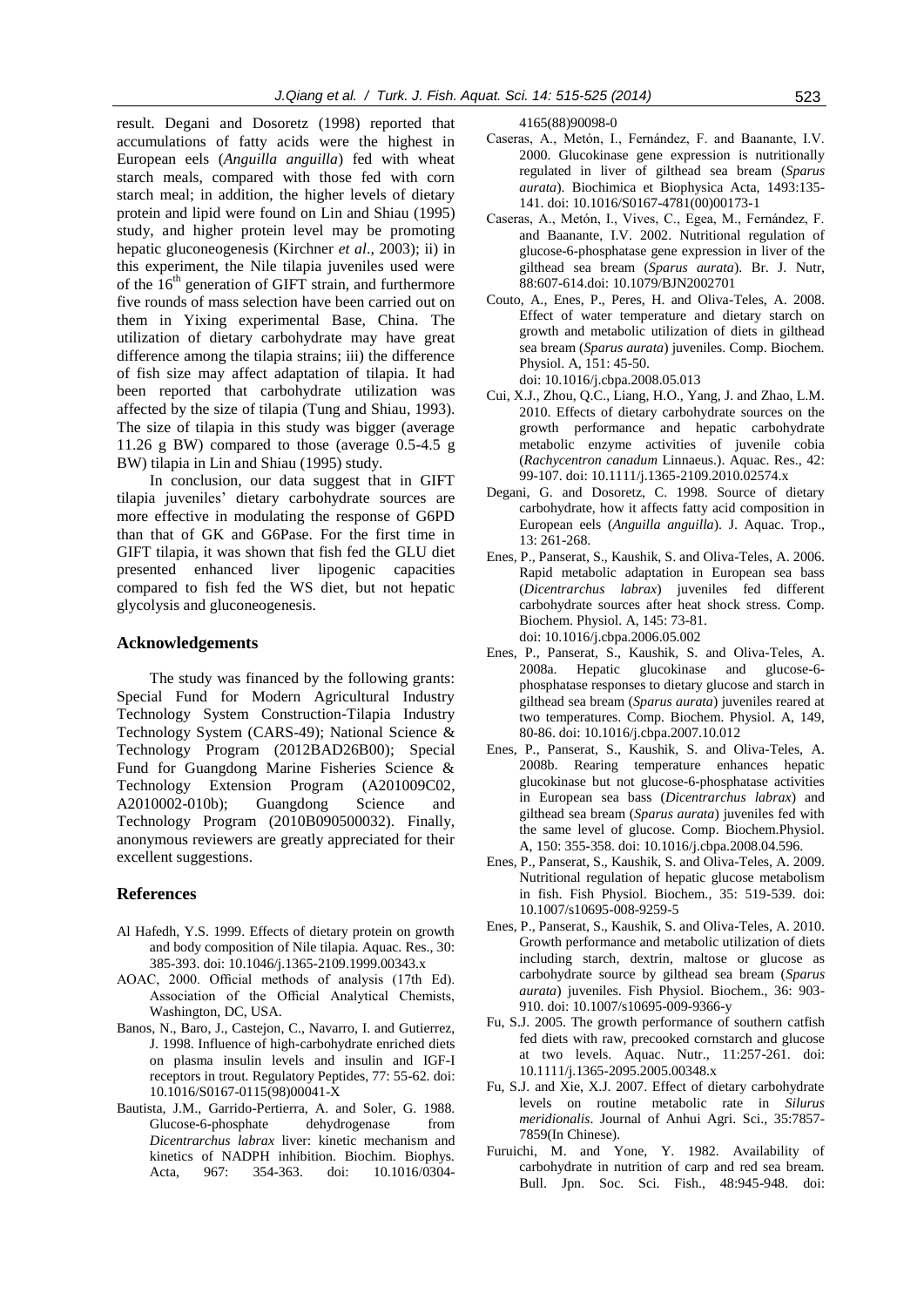10.2331/suisan.48.945

- Gumus, E. and Ikiz, R. 2009. Effect of dietary levels of lipid and carbohydrate on growth performance, chemical contents and digestibility in rainbow trout. Pak. Vet. J., 29: 59-63.
- Oliva-Teles, A. 2000. Recent advances in European sea bass and gilthead sea bream nutrition. Aquac. Int., 8: 477-492. doi: 10.1023/A:1009236517555
- Hemre, G.I., Mommsen, T.P. and Krogdahl, A. 2002. Carbohydrate in fish nutrition: effect on growth, glucose metabolism and hepatic enzymes. Aquac. Nutr., 8: 175-194. doi: 10.1046/j.1365-2095.2002.00200.x
- Hidalgo, M.C., Urea, E. and Sanz, A., 1999. Comparative study of digestive enzymes in fish with different nutritional habits. Proteolytic and amylase activities. Aquaculture, 170:3-4. doi: 10.1016/S0044- 8486(98)00413-X
- Hsieh, S.L. and Shiau, S.Y. 2000. Effects of diets containing different carbohydrates on starved condition in juvenile tilapia *Oreochromis niloticus* × *O. aureus*. Fisheries Sci., 66:32-37. doi: 10.1046/j.1444-2906.2000.00004.x
- Hung, S.S.O. and Storebakken, T. 1994. Carbohydrate utilization by rainbow trout is affected by feeding strategy. J. Nutr., 124:223-230.
- Hutchins, C.G., Rawles, S.D. and Gatlin, D.M. 1998. Effects of dietary carbohydrate kind and level on growth, body composition and glycemic response of juvenile sunshine bass (*Morone chrysops* × *M. saxatilis*). Aquaculture, 161:187-199. doi: 10.1016/S0044-8486(97)00269-X
- Kim, J.D. and Kaushik, S.J. 1992. Contribution of digestible energy from carbohydrates and estimation of protein/energy requirements for growth of rainbow trout (*Oncorhynchus mykiss*). Aquaculture, 106: 161- 169. doi: 10.1016/0044-8486(92)90200-5
- Kirchner, S., Kaushik, S. and Panserat, S. 2003. Low protein intake is associated with reduced hepatic gluconeogenic enzyme expression in rainbow trout (*Oncorhynchus mykiss*). Nutr., 133:2561- 2564.
- Lanari, D., Poli, B.M., Ballestrazzi, R., Lupi, P., D'Agaro, E. and Mecatti, M. 1999. The effects of dietary fat and NFE levels of growing European sea bass (*Dicentrarchus labrax* L.). Growth rate, body and fillet composition, carcass traits and nutrient retention efficiency. Aquaculture, 179:1-4. doi: 10.1016/S0044- 8486(99)00170-2
- Le, Moullac, G., Klein, B., Sellos, D., Van, Wormhoudt, A. 1997. Adaptation of trypsin, chymotrypsin and  $α$ amylase to casein level and protein source in *Penaeus vannamei* (Crustacea Decapoda). J. Exp. Mar. Biol. Ecol., 208:107-125. doi: 10.1016/S0022- 0981(96)02671-8
- Liu, B., Xie, J., Su, Y., Yu, J., Tang, Y. and Ge. X, 2008. Effect of high carbohydrate levels of dietary on growth, GK activities and GK mRNA levels in Topmouth culter (*Erythroculter ilishaeformis* Bleeker). Acta Hydrobiologica Sinica, 1: 47-53. (In Chinese). doi: 10.3724/SP.J.1035.2008.00045
- Lin, J.H., Cui, Y.B., Hung, S.S.O. and Shiau, S.Y. 1997. Effects of feeding strategy and carbohydrate source on carbohydrate utilization by white sturgeon (*Acipenser transmontanus*) and hybrid tilapia (*Oreochromis niloticus* × *O. aureus*). Aquaculture, 148:201-211. doi: 10.1016/S0044-8486(96)01420-2
- Lin, X., Luo, Y. and Xie, X. 2006. Effects of dietary

carbohydrate level on glycolytic enzymes and serum glucose concentrations in the juvenile southern catfish after feeding. Acta Hydrobiologica Sinica, 3: 304-310. (In Chinese)

- Lin, J.H. and Shiau, S.Y. 1995. Hepatic enzyme adaptation to different dietary carbohydrates in juvenile tilapia *Oreochromis niloticus* × *O. aureus*. Fish Physiol. Biochem., 14:165-170. doi: 10.1007/BF00002459
- Moreira, I.S., Peres, H., Couto, A., Enes, P. and Oliva-Teles, A. 2008. Temperature and dietary carbohydrate level effects on performance and metabolic utilisation of diets in European sea bass (*Dicentrarchus labrax*) juveniles. Aquaculture, 27:153-160. doi: 10.1016/j.aquaculture.2007.11.016
- Panserat, S., Capilla, E., Gutierrez, J., Frappart, P.O., Vachot, C., Plagnes-Juan, E., Aguirre, P., Brèque, J. and Kaushik, S. 2001. Glucokinase is highly induced and glucose-6-phosphatase poorly repressed in liver of rainbow trout (*Oncorhynchus mykiss*) by a single meal with glucose. Comp. Biochem. Physiol. B, 128: 275-283. doi: 10.1016/S1096-4959(00)00322-5
- Panserat, S., Médale, F., Blin, C., Brèque, J., Vachot, C., Plagnes-Juan, E., Gomes, E., Krishnamoorthy, R. and Kaushik, S. 2000a. Hepatic glucokinase is induced by dietary carbohydrates in rainbow trout (*Oncorhynchus mykiss*), gilthead seabream (*Sparus aurata*), and common carp (*Cyprinus carpio*). Am. J. Physiol., 278:R1164-R1170.
- Panserat, S., Médale, F., Brèque, J., Plagnes-Juan, E. and Kaushik, S. 2000b. Lack of significant long-term effect of dietary carbohydrates on hepatic glucose-6 phosphatase expression in rainbow trout (*Oncorhynchus mykiss*). J. Nutr. Biochem., 11: 22-29. doi: 10.1016/S0955-2863(99)00067-4
- Panserat, S., Plagnes-Juan, E. and Kaushik, S. 2002. Gluconeogenic enzyme gene expression is decreased by dietary carbohydrates in common carp (*Cyprinus carpio*) and gilthead seabream (*Sparus aurata*). Biochim. Biophys. Acta, 1579: 35-42. doi: 10.1016/S0167-4781(02)00501-8
- Plummer, P. 1987. Glycogen determination in animal tissues. An Introduction to Practical Biochemistry, 3rd ed. McGraw Hill Book, Maidenhead. 332 pp.
- Qiang. J., Yang, H., Wang, H., Kpundeh, M.D.and Xu, P. 2012. Interactive effects of temperature -dietary protein level on somatotropic gene expression and its interrelationship with growth in juvenile GIFT tilapia Oreochromis niloticus. Aquaculture, 364/365: 263- 271. doi: 10.1016/j.aquaculture.2012.08.021
- Rawles, S.D., Smith, S.B. and Gatlin, D.M. 2008. Hepatic glucose utilization and lipogenesis of hybrid striped bass (*Morone chrysops*  $\times$  *M. saxatilis*) in response to dietary carbohydrate level and complexity. Aquac, Nutr.14: 40-50. doi: 10.1111/j.1365-2095.2007.00503.x
- Small, B.C. and Soares, J.H.J. 1999. Effect of dietary carbohydrate on growth, glucose tolerance and liver composition of juveniles striped bass. North American Journal of Aquaculture, 61:286-292. doi: 10.1577/1548-

8454(1999)061<0286:EODCOG>2.0.CO;2

- Towle, H.C., Kaytor, E.N. and Shih, H.M. (1997) Regulation of the expression of lipogenic enzyme genes by carbohydrate. Annual of Review of Nutrition 17: 405-433. doi: 10.1146/annurev.nutr.17.1.405
- Tran-Duy, A., Smit, B., van Dam, A. A. and Schrama, J.W. 2008. Effects of dietary starch and energy levels on